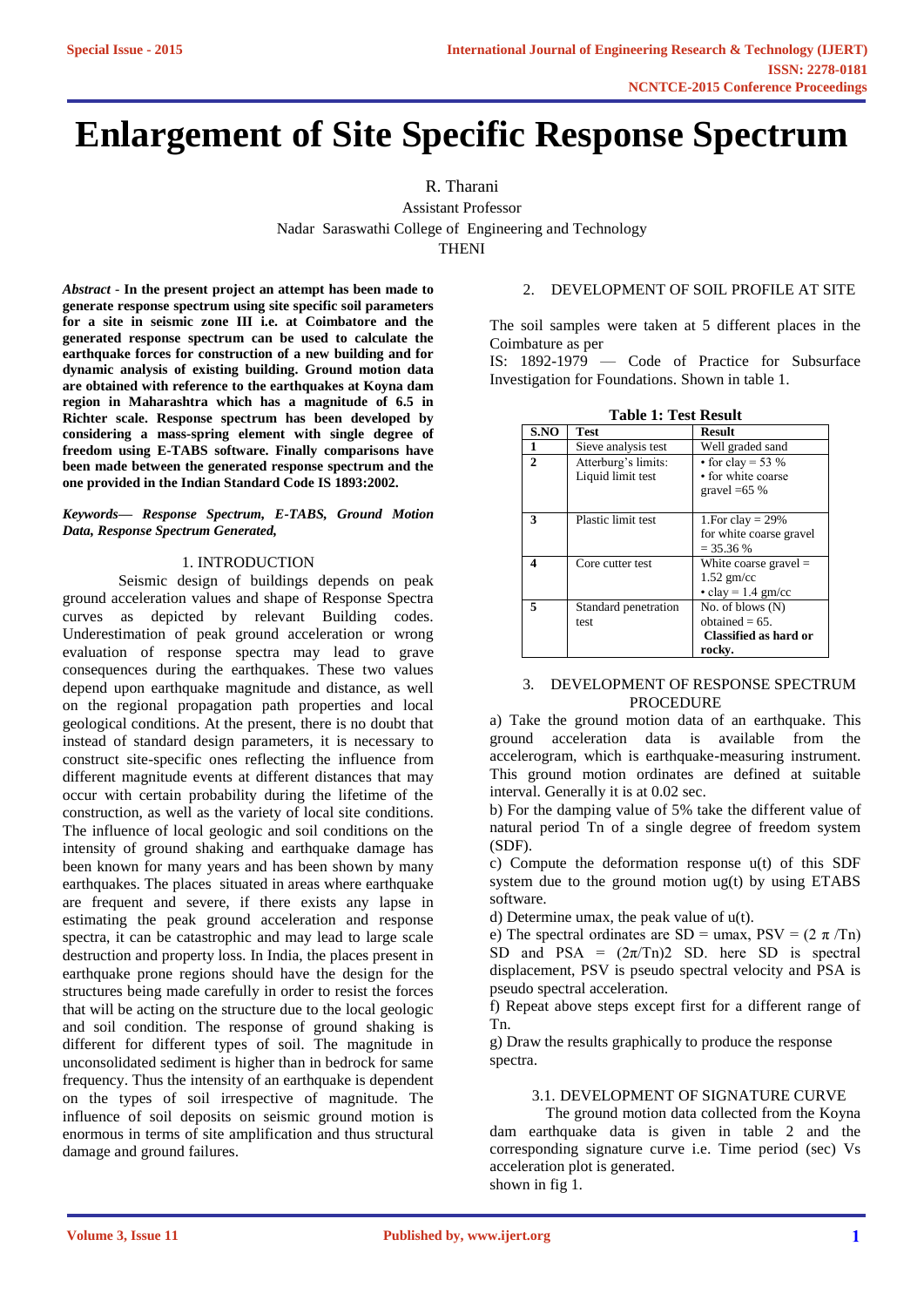

Fig 1: signature curve

# *3.2. DEVELOPMENT OF DISPLACEMENT SPECTRUM USING E-TABS SOFTWARE* **Spring - Mass Element Analysis:**

In order to develop the displacement spectra for an SDOF system (single degree of freedom system) we have adopted a spring- mass element analysis method shown in fig 2. By generating a spring mass element in E-tabs software we can obtain the displacement values for different time periods  $(T_n)$  and stiffness values.





After creating the spring mass element with a particular stiffness value , a constant mass value and a corresponding damping value, the ground motion data collected is fed into the software using the DEFINE TIME HISTORY FUNCTION > USER FUNCTION option and TIME HISTORY CASES are developed. Then the system is analyzed to get the corresponding displacement value.

#### 3.3. GENERATION OF SITE SPECIFIC RESPONSE SPECTRUM

 Each of the deformation, pseudo velocity, and pseudo acceleration response spectra for a given ground notions contains the same information, no more and no less. The three spectra are simply different ways of presenting the same information on structural response. But each of them has their own importance. The deformation spectra provide the peak deformation of a system. The pseudo velocity spectrum is related directly to the peak strain energy stored in the system during the earthquake. The pseudo acceleration spectrum is related directly to the peak value of the equivalent static force and base shear.

Hence the three spectrums displacement, velocity, and acceleration are combined to form a response spectrum so that the shape of the spectrum can be approximated more readily for design purposes with the aid of all three spectral quantities rather than any one of them alone.

The required response spectrum is generated in a four-way logarithmic graph. The four way plot is a compact presentation of the three deformation, pseudo velocity, and pseudo acceleration- response spectra.

#### 3.4. COMPARISION OF GENERATED RESPONSE SPECTRUM WITH THE STANDARD SPECTRUM IN

#### *IS-1893(PART I):2002:*

The Response spectrum generated for the site specific soil parameter is compared with the spectrum provided in IS 1983(PART I): 2002 by calculating the design horizontal seismic coefficient Ah, which is given as:

$$
A_h = \frac{ZI}{2R} \left( \frac{S_a}{g} \right)
$$

Where,

 $Z=$  Zone factor

I = Importance factor

 $R =$  Response reduction factor

As per IS 1893(PART I):2002,

 $Z = 0.16$  (for coimbatore)

 $I = 1.5$  (for important buildings)

 $R = 3.0$  (for OMRF)

 $S_a/g = 2.5$  (Fig 1: **signature curve**) Shown in fig 3.

**Sa/g = 5.42** (**from generated spectrum**)

Therefore,

For code value of  $Sa/g$ ,  $A_h = 0.1$  (inches/  $sec^2$ )

For generated value of  $Sa/g$ ,  $A_h = 0.21$  (inches/  $sec^2$ ) Thus we see that the horizontal seismic coefficient value is higher for the generated site specific spectrum.



#### 4. INFERENCE

While comparing the generated response spectrum with that of the spectrum available in IS-1893 Code, the seismic load value obtained for design purpose is higher in the generated spectrum. Hence, we can infer that a higher factor of safety can be imparted against earthquake effects.

This value can be taken for design purpose of highly important building, Irregular structures, and multistorey buildings for mitigation of earthquake effects.